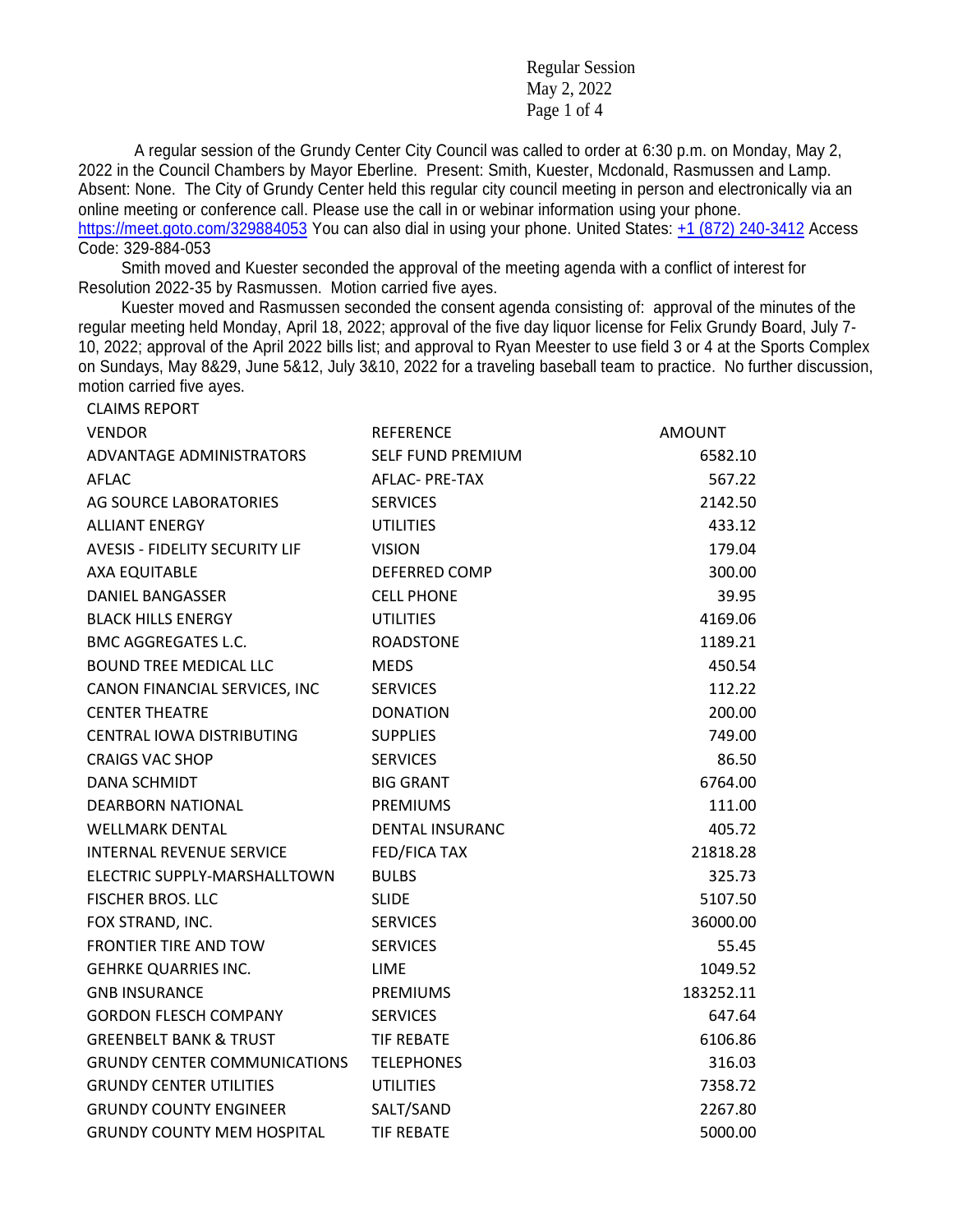|                                       |                      | May 2, 2022 |          |
|---------------------------------------|----------------------|-------------|----------|
|                                       |                      | Page 2 of 4 |          |
| <b>GRUNDY COUNTY RECORDER</b>         | <b>FEES</b>          |             | 69.00    |
| <b>GRUNDY COUNTY SHERIFF'S OFFICE</b> | <b>SUPPLIES</b>      |             | 40.95    |
| HAWKEYE ALARM & SIGNAL CORP           | <b>SERVICES</b>      |             | 96.00    |
| <b>HEARTLAND CO-OP</b>                | <b>TIF REBATE</b>    |             | 28165.87 |
| <b>HEARTLAND CO-OP</b>                | <b>FUEL</b>          |             | 5401.45  |
| HSA - ABBAS, KENNETH                  | <b>HEALTH SAVING</b> |             | 38.46    |
| HSA - BANGASSER, DAN                  | <b>HEALTH SAVING</b> |             | 80.00    |
| HSA - BOWEN, MEL                      | <b>HEALTH SAVING</b> |             | 100.00   |
| HSA - FLATER, BRAD                    | <b>HEALTH SAVING</b> |             | 100.00   |
| HSA - FROST, DOUG                     | <b>HEALTH SAVING</b> |             | 100.00   |
| HSA - GLIEM, DWIGHT                   | <b>HEALTH SAVING</b> |             | 40.00    |
| HSA - LOEW, ALISSA                    | <b>HEALTH SAVING</b> |             | 38.46    |
| HSA - LUFKIN, KENDRA                  | <b>HEALTH SAVING</b> |             | 200.00   |
| HSA - MARTENS, ERICA                  | <b>HEALTH SAVING</b> |             | 38.46    |
| HSA - MULLER, MICHAEL                 | <b>HEALTH SAVING</b> |             | 80.00    |
| HSA - SAWYER, KRISTY                  | <b>HEALTH SAVING</b> |             | 200.00   |
| HSA - SCHMIDT, BRADLEY                | <b>HEALTH SAVING</b> |             | 200.00   |
| HSA - WAUGH, KYLE                     | <b>HEALTH SAVING</b> |             | 100.00   |
| HSA - WILSON, JASON                   | <b>HEALTH SAVING</b> |             | 80.00    |
| HSA-LUCK, CHAD                        | <b>HEALTH SAVING</b> |             | 100.00   |
| IA FIRE CHIEFS ASSOC                  | <b>DUES</b>          |             | 25.00    |
| <b>IOWA ASSOCIATION OF</b>            | <b>TRAINING</b>      |             | 1225.41  |
| <b>COLLECTION SERVICES CENTER</b>     | <b>GARNISHMENT</b>   |             | 896.34   |
| <b>IOWA DEPARTMENT OF NATURAL</b>     | PERMIT               |             | 175.00   |
| <b>IOWA REGIONAL UTILITIES</b>        | <b>UTILITIES</b>     |             | 35741.60 |
| <b>IOWA STATE BANK</b>                | <b>TIF REBATE</b>    |             | 3979.05  |
| <b>IPERS</b>                          | <b>IPERS REGULAR</b> |             | 14246.21 |
| JESCO WELDING & MACHINE, LLC          | <b>TIF REBATES</b>   |             | 3788.48  |
| JOHN DEERE FINANCIAL                  | <b>SUPPLIES</b>      |             | 412.29   |
| <b>KENDRA LUFKIN</b>                  | REIMBURSEMENT        |             | 35.69    |
| <b>KENDRA LUFKIN</b>                  | <b>CLEANING</b>      |             | 400.00   |
| <b>MANLY DRUG STORE</b>               | <b>MEDS</b>          |             | 66.70    |
| <b>MERLE MANNING</b>                  | <b>SERVICES</b>      |             | 1100.00  |
| MID AMERICAN PUBLISHING COR           | <b>PUBLISHING</b>    |             | 725.08   |
| MIDWEST SPRAY TEAM                    | <b>SUPPLIES</b>      |             | 333.00   |
| MSC 410526 - DOLLAR GENERAL           | <b>SUPPLIES</b>      |             | 26.22    |
| NAPA AUTO PARTS                       | <b>SUPPLIES</b>      |             | 426.54   |
| NORTH IA AREA COMM COLLEGE            | <b>TRAINING</b>      |             | 180.00   |
| OVERHEAD DOOR CO.                     | <b>SERVICES</b>      |             | 493.58   |
| PHYSICIANS CLAIMS CO                  | <b>SERVICES</b>      |             | 1959.96  |
| PRECISION LAWN CARE                   | <b>SERVICES</b>      |             | 6494.40  |
| <b>REC GRUNDY COUNTY</b>              | <b>UTILITIES</b>     |             | 170.34   |
| RITE ENVIRONMENTAL, INC               | <b>SERVICES</b>      |             | 26350.87 |
| ROB'S HEATING AND COOLING             | <b>PARTS</b>         |             | 21.56    |

Regular Session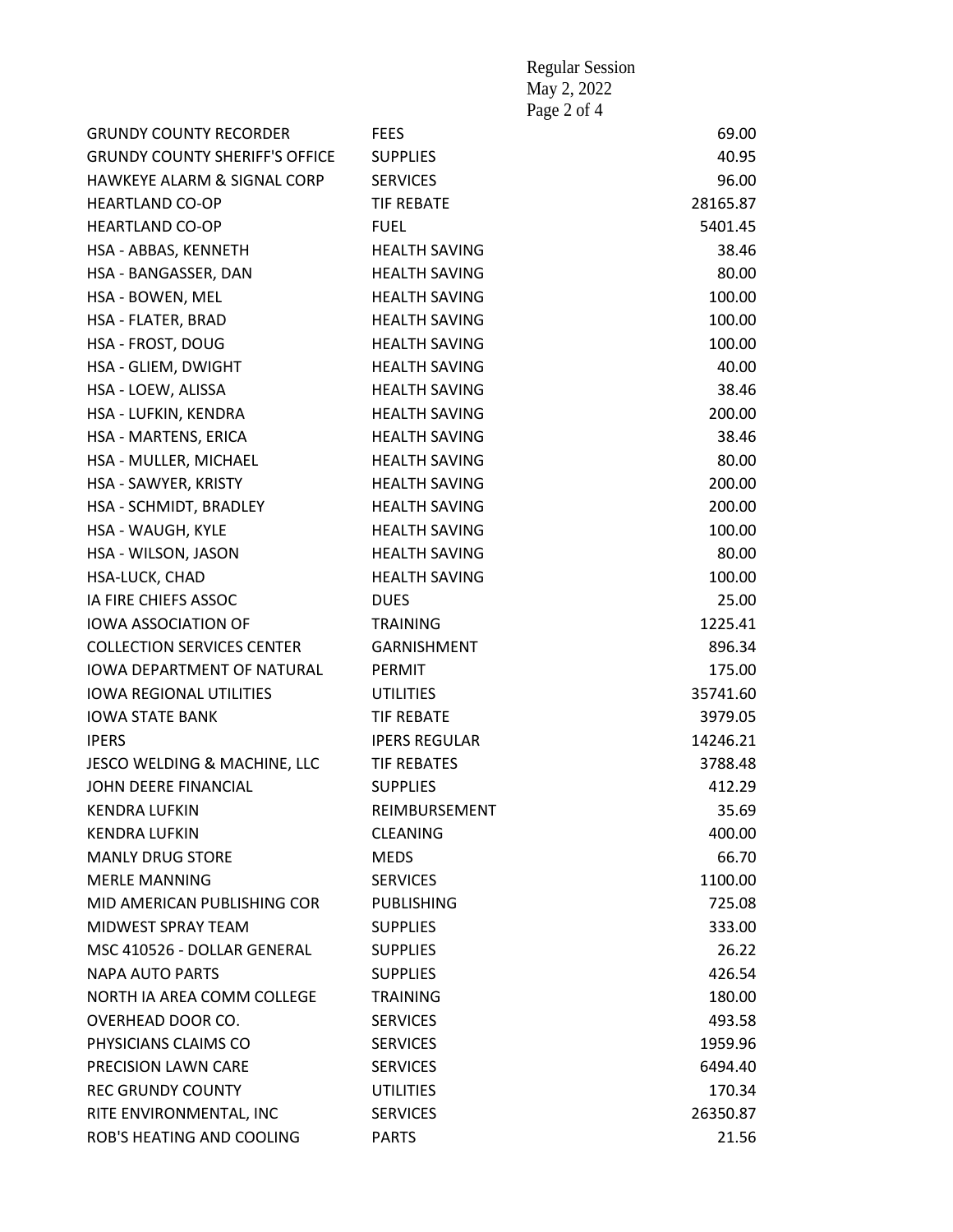|                                                                          |                    | <b>Regular Session</b>               |           |
|--------------------------------------------------------------------------|--------------------|--------------------------------------|-----------|
|                                                                          |                    | May 2, 2022                          |           |
|                                                                          |                    | Page 3 of 4                          |           |
| <b>KRISTY SAWYER</b>                                                     | REIMBURSEMENT      |                                      | 117.00    |
| <b>BRAD SCHMIDT</b>                                                      | REIMBURSEMENT      |                                      | 25.00     |
| SPEER FINANCIAL INC.                                                     | <b>TIF REPORT</b>  |                                      | 350.00    |
| <b>INTERNAL REVENUE SERVICE</b>                                          | <b>STATE TAXES</b> |                                      | 3454.00   |
| <b>STOREY KENWORTHY</b>                                                  | <b>SUPPLIES</b>    |                                      | 109.25    |
| SUPERIOR WELDING SUPPLY CO.                                              | <b>OXYGEN</b>      |                                      | 66.43     |
| <b>T &amp; T COMPUTERS</b>                                               | <b>SERVICES</b>    |                                      | 379.98    |
| <b>TREASURER-STATE OF IA</b>                                             | <b>SALES TAX</b>   |                                      | 4040.65   |
| UNIFIRST CORPORATION                                                     | <b>RUGS</b>        |                                      | 55.45     |
| US CELLULAR                                                              | <b>CELL PHONES</b> |                                      | 179.26    |
| <b>USABLUEBOOK</b>                                                       | <b>PARTS</b>       |                                      | 779.87    |
| VAN WALL EQUIPMENT                                                       | <b>PARTS</b>       |                                      | 264.36    |
| <b>VERIZON</b>                                                           | <b>SERVICES</b>    |                                      | 80.02     |
| <b>VISA</b>                                                              | <b>SUPPLIES</b>    |                                      | 1299.09   |
| <b>WATER SOLUTIONS UNLIMITED</b>                                         | <b>SUPPLIES</b>    |                                      | 2435.00   |
| <b>WELLMARK BLUE CROSS BS</b>                                            | <b>HEALTH INS</b>  |                                      | 22427.70  |
| <b>WERTJES UNIFORMS</b>                                                  | <b>UNIFORM</b>     |                                      | 129.47    |
| <b>WINDSTREAM IOWA</b>                                                   | <b>TELEPHONE</b>   |                                      | 14.60     |
| <b>Accounts Payable Total</b>                                            |                    |                                      | 469666.43 |
| Payroll Checks                                                           |                    |                                      | 65186.99  |
| ***** REPORT TOTAL *****                                                 |                    |                                      | 534853.42 |
| the character of a state of 12 and a Discovery of<br>Marcello Elecciones |                    | Objective Mate Object Direction from |           |

 Mayor Eberline acknowledged Katie Rasmussen, Chamber Main Street Director, for a presentation of awards. Rasmussen explained that Grundy Center was well represented at the 2022 Main Street Iowa Award night in Des Moines. The Teen Advisory Board from Kling Memorial Library, nominated by Grundy Center Main Street, received the Leadership Award. Rasmussen introduced all the members and presented them with a certificate. Grundy Center Chamber Main Street received the "Best Main Street Business Support" Award for the Girls Night Out Event last October. Finally, Grundy Center was recognized for reaching the \$2M beach mark for investments in the Main Street Community. Rasmussen thanked the City and Council for all their support over the past years in accomplishing these goals. Lindsey Freese, Kling Memorial Library Director, also introduced all library staff and thanked them for all their assistance with the Teen Advisory Board.

 Mcdonald moved and Rasmussen seconded action on Resolution 2022-32, a resolution to authorize Mayor Eberline to sign an agreement with INRCOG for staff services to update the Comprehensive Plan for the City of Grundy Center. No further discussion, motion carried five ayes.

Kuester moved and Smith seconded action on Resolution 2022-33, a resolution to authorize Mayor Eberline to sign the agreement with Fox Strand, Inc for engineering services for the 2022-23 Water Main Replacement Project. John Gade, Fox Strand, Inc., spoke that this agreement includes the addition of Area 6 to the project and overseeing the construction phase. No further discussion, motion carried five ayes.

Kuester moved and Lamp seconded action on Resolution 2022-34, a resolution approving contract and performance and/or payment bonds for the 2022 Water Main Improvements. No further discussion, motion carried five ayes.

Mcdonald moved and Lamp seconded action on Resolution 2022-35, a resolution to authorize Mayor Eberline to sign the Sports Complex lease agreement with the Grundy Center Community School District. No further discussion, motion carried four ayes (Kuester, Lamp, Smith and Mcdonald) and one abstain (Rasmussen).

Mayor Eberline opened the public forum at 6:45pm. Mel Bowen, 905 2<sup>nd</sup> Street, and Tyler Witte,1108 5<sup>th</sup> Street, commented on the Archery Club and use of the City property off A Avenue as shooting range. The Archery Club rented the property from the City and carried their own insurance policy. Derecho hit and lots of tree damage now and Club had to let the insurance policy expire. Bowen asked if the shooting range could be part of the City Park Board and property insurance through the City. Sawyer explained discussions were held with insurance agent